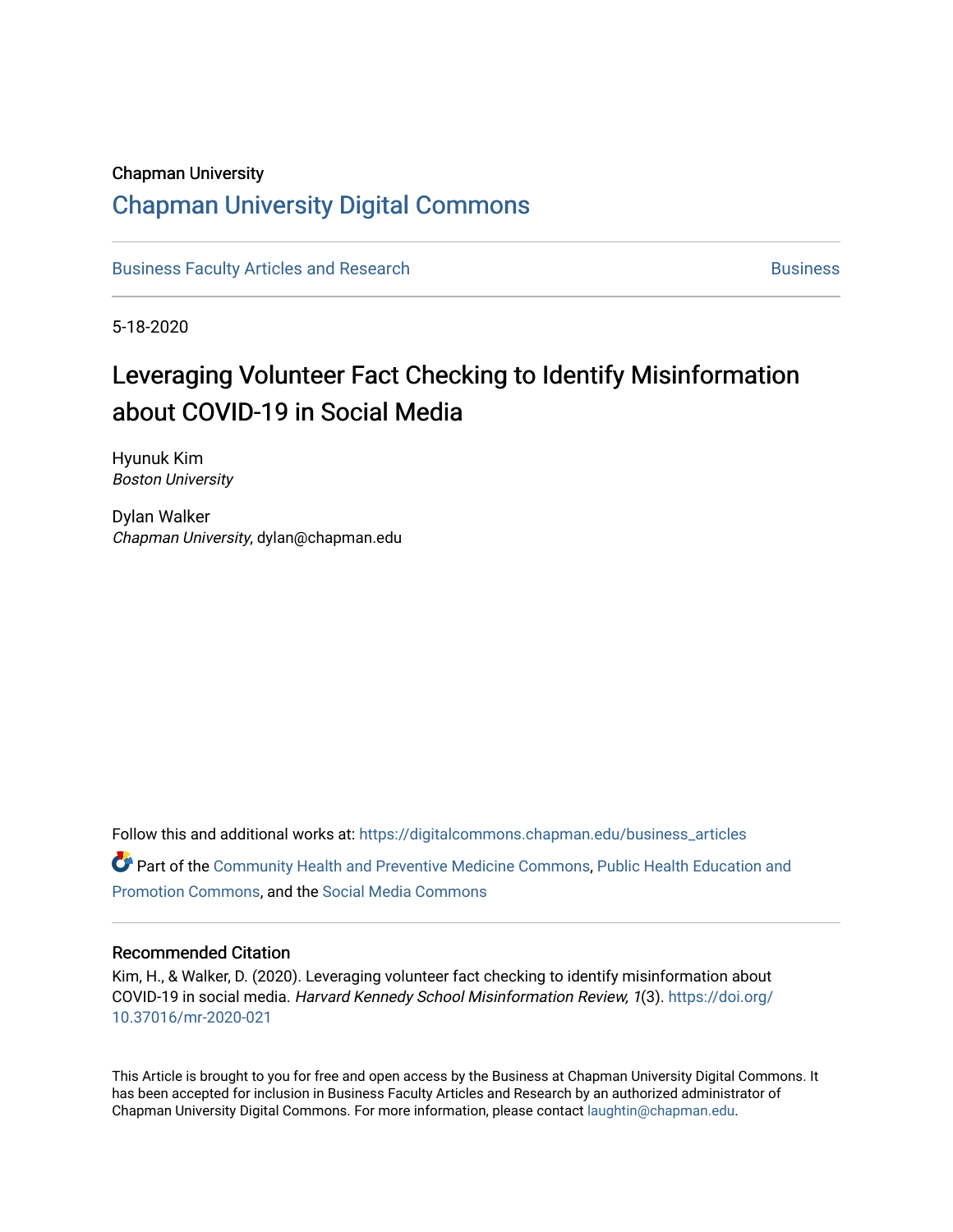## Leveraging Volunteer Fact Checking to Identify Misinformation about COVID-19 in Social Media

### **Comments**

This article was originally published in Harvard Kennedy School Misinformation Review, volume 1, issue 3, in 2020. <https://doi.org/10.37016/mr-2020-021>

This scholarship is part of the [Chapman University COVID-19 Archives](https://digitalcommons.chapman.edu/covid-19_archives/).

### Creative Commons License



This work is licensed under a [Creative Commons Attribution 4.0 License](https://creativecommons.org/licenses/by/4.0/).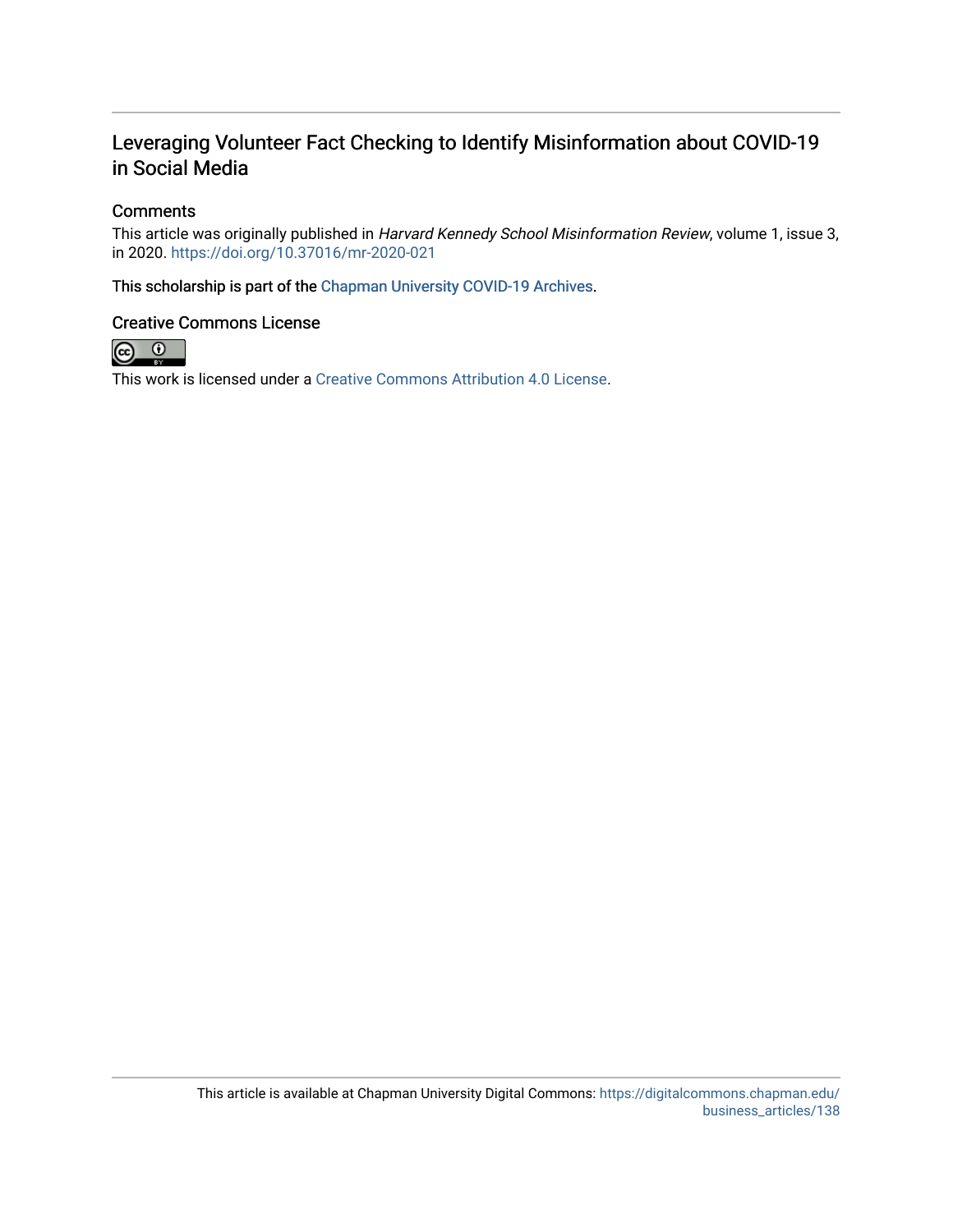The Harvard Kennedy School Misinformation Review<sup>1</sup> May 2020, Volume 1, Special Issue on COVID-19 and Misinformation Attribution 4.0 International (CC BY 4.0) Reprints and permissions: misinforeview@hks.harvard.edu DOI: <https://doi.org/10.37016/mr-2020-021> Website: misinforeview.hks.harvard.edu



*Research Article*

# **Leveraging volunteer fact checking to identify misinformation about COVID-19 in social media**

Identifying emerging health misinformation is a challenge because its manner and type are often unknown. However, many social media users correct misinformation when they encounter it. From this intuition, we implemented a strategy that detects emerging health misinformation by tracking replies that seem to provide accurate information. This strategy is more efficient than keyword-based search in identifying COVID-19 misinformation about antibiotics and a cure. It also reveals the extent to which misinformation has spread on social networks.

Authors: Hyunuk Kim (1), Dylan Walker (2)

Affiliations: (1,2) Questrom School of Business / Institute for Health System Innovation & Policy, Boston University How to cite: Kim, H., & Walker, D. (2020). Leveraging volunteer fact checking to identify misinformation about COVID-19 in social media. *The Harvard Kennedy School (HKS) Misinformation Review*, Volume 1, Special Issue on COVID-19 and Misinformation

Received: April 3rd, 2020 Accepted: May 14th, 2020 Published: May 18th, 2020

## **Research questions**

• How can we amplify the efforts of volunteer fact checkers to identify emerging health misinformation on social networks?

### **Essay summary**

- We implemented a strategy that leverages the efforts of volunteer fact checkers and a social network to identify misinformation as it is emerging.
- The strategy starts by identifying replies that have similar context to official advice from health authorities. These replies act as seeds from which misinformation is identified. A state of the art natural language model was used to calculate similarity between replies and official advice.
- With the strategy, we identified COVID-19 misinformation about antibiotics and a cure on Twitter.
- This strategy is more efficient than keyword-based search in identifying tweets containing misinformation and does not require advanced knowledge of the type or manner of misinformation, nor a set of URLs or domains that have been associated with misinformation.
- We observed that misinformation is also present in the upstream (friends) and downstream (followers) peers of the accounts who created posts that were fact checked by others, suggesting that network-oriented strategies can uncover emerging misinformation.
- We suggest a collaborative system that amplifies and is aided by the efforts of volunteer fact checkers in identifying and correcting emerging misinformation on social networks.

<sup>1</sup> *A publication of the Shorenstein Center on Media, Politics and Public Policy at Harvard University's John F. Kennedy School of Government.*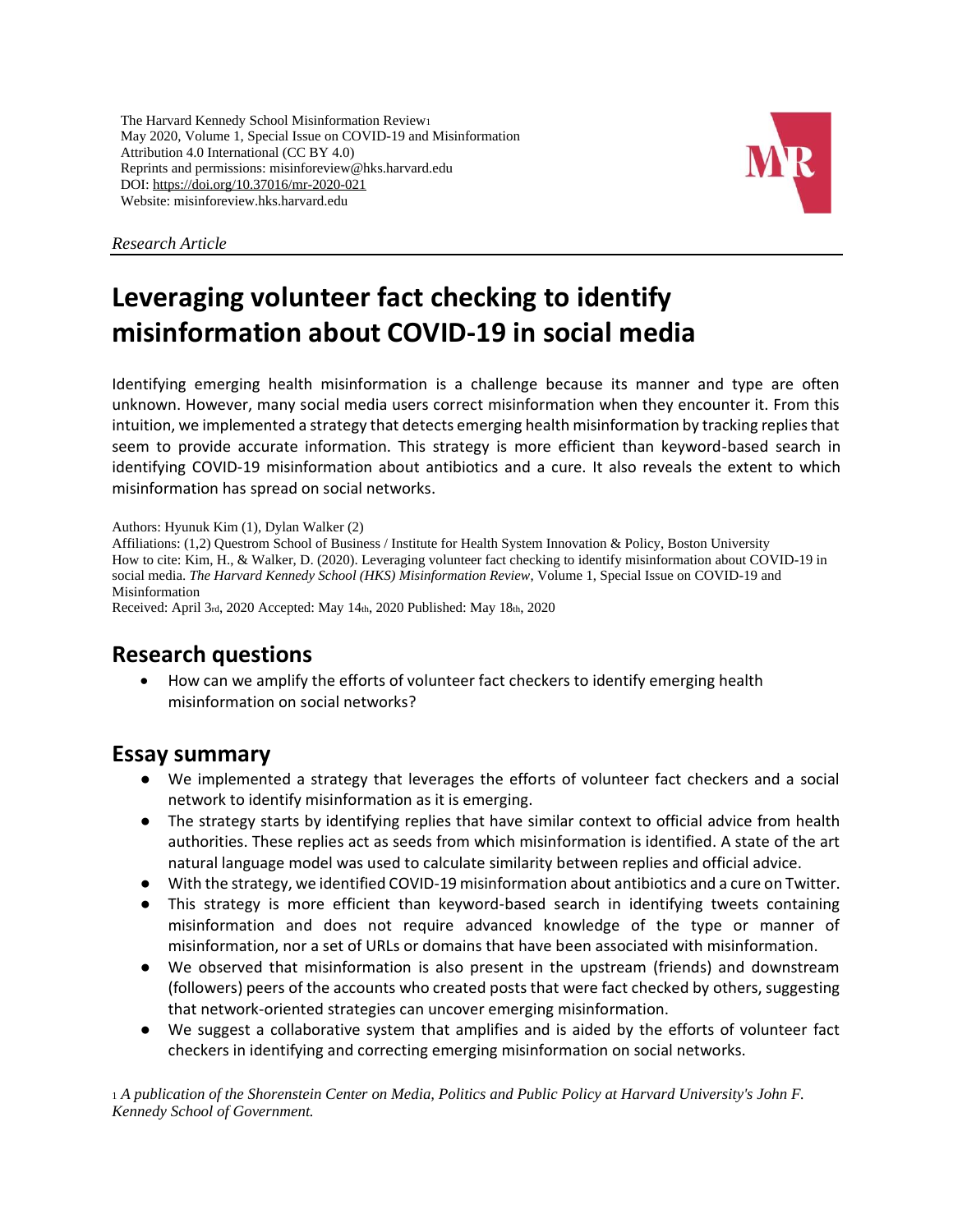### **Implications**

The abundance of health-related information in social media facilitates communication between patients and practitioners and reduces information disparity in the public (Moorhead et al., 2013). Apart from the positive effects of social media on health literacy, social media can also be a venue of health misinformation that aggravates users' misperceptions on health issues (Sharma et al., 2017). Therefore, identifying health misinformation online is necessary to mitigate public health threats in the digital age (Chou et al., 2018). Recent research has identified multiple methods to detect misinformation in general (Conroy et al., 2015) and more specifically, health misinformation (Ghenai & Mejova, 2018; Dhoju et al., 2019). However, these methods are not well adapted for identifying emerging misinformation, which may be critical for rapid intervention and policy response that can affect health behaviors, because existing methods rely on intensive manual labeling or known misinformation sources (such as domains, URLs or accounts). The problem is that the manner and type of emerging health misinformation are often unknown. Moreover, misinformation can be buried amongst a large volume of accurate information. We are looking for a needle in a haystack.

How then can emerging health misinformation be identified in a timely manner? We suggest an approach that leverages the nature of social media, network structure, and the efforts of volunteer fact checkers. The approach uses semantic textual similarity with sources of accurate information (from verified sources) to identify replies that are likely intended as fact checks (posted by volunteer or casual fact checkers) in response to a parent post. If such replies are indeed accurate fact checks, then their parent posts are more likely to contain emerging misinformation. Furthermore, the local networks surrounding fact checked parent posts may also be more likely to contain misinformation (Figure 1). Misinformation may take many forms and can be challenging to detect when we lack concrete data on the manner and type of misinformation that is emerging. However, officially sanctioned sources of bona fide accurate information are often readily available. For example, in the case of COVID-19, officially sanctioned information sources include the World Health Organization (WHO) and the Centers for Disease Control and Prevention (CDC).



*Figure 1. Schematic of our strategy that identifies misinformation online by tracking footprints of volunteer fact checkers. Starting from the volunteer fact checker (blue node) who provides accurate information, we can first identify misinformation in the parent post (red node) and then further detect misinformation in the upstream (friends; green nodes) and downstream (followers; orange nodes) peers of the parent.*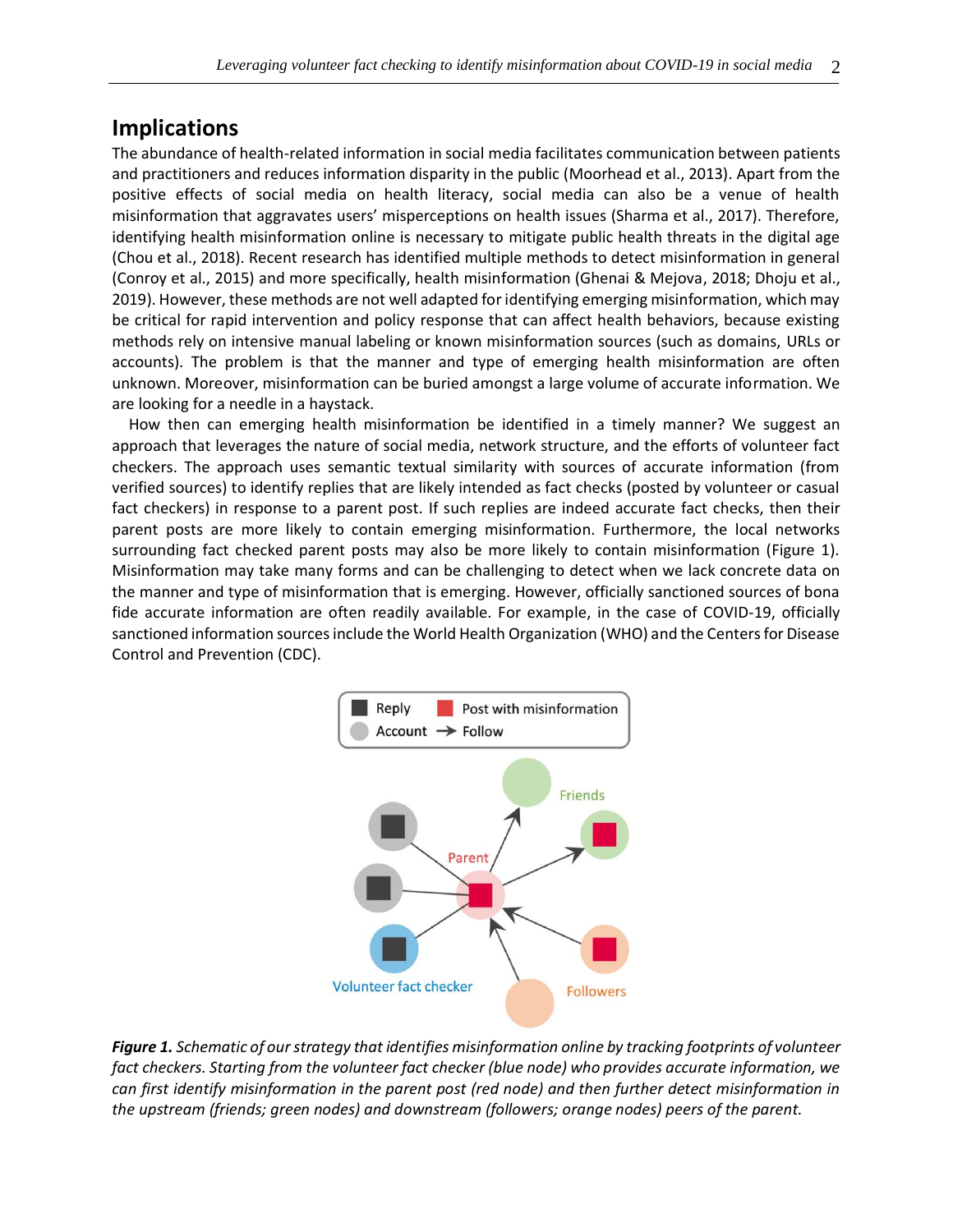The approach we describe here reduces the challenge of discovering arbitrary misinformation to that of identifying fact checked reply posts containing accurate information. Such posts act as seeds and indicate areas of a social network where misinformation is likely harbored. This approach substantially reduces the search space for identifying pertinent misinformation. To accomplish this, we collected public reply posts containing context-specific keywords (e.g., COVID-19) and calculated semantic textual similarity with official advice provided by a health authority. We then collected parent posts of replies of high similarity. A similar strategy was used by Vosoughi et al. (2018), who found rumors from replies linking to fact checking articles. However, our approach is not limited to specific fact check URLs or social media posts that were already labeled as misinformation by professional fact checkers. Furthermore, our strategy exploits the structure of the local networks surrounding fact checked parent posts while many existing approaches rely on linguistic features of misinformation (Conroy et al., 2015) or misinformation sharing behaviors (Shao et al., 2018).

We implemented this strategy on Twitter to identify misinformation about COVID-19. Two topics, antibiotics and a cure, were selected to check the applicability of our strategy in narrow and broad contexts. The query to collect relevant replies and the official advice that was used as seed of our strategy are provided in the Methods section.

1) Antibiotics: The claim "antibiotics are effective in preventing and treating the new coronavirus" is wrong because antibiotics do not work on viruses and furthermore antibiotic misuse has serious consequences for antimicrobial resistance, which contributes to the emergence of superbugs, as well as individual health. Unfortunately, this misinformation continues to spread on Twitter, despite public health education efforts.

2) A cure: The WHO mentioned that "While some western, traditional, or home remedies may provide comfort and alleviate symptoms of COVID-19, there is no evidence that current medicine can prevent or cure the disease." We used the argument in the WHO's webpage as official advice of our strategy to identify misinformation about COVID-19 and a cure. Note that we do not know what substances have been suggested as cures and do not presume the type of misinformation.

Our strategy uncovered tweets containing misinformation about COVID-19 for both topics with high signal-to-noise ratio (SNR) (i.e., the fraction of tweets containing misinformation) compared to naive keyword-based search that inspects misinformation in a set of tweets containing context-specific keywords. While our strategy seems to work well for the topics we studied, more research is needed to assess how it generalizes to other cases. We plan to test the performance of our strategy more comprehensively for diverse types of misinformation in future research.

Our strategy and findings have clear implications for organizations engaged in fact checking, for social media platform providers, and for academic researchers. Many organizations that practice professional fact checking do not systematically search social media for misinformation, perhaps because naive search methods yield a low signal-to-noise ratio. We suggest such organizations leverage our strategy and harness the wisdom of the crowds to enhance discovery of misinformation spreading on social media and lower search costs. This is important because the impact of fact-checking efforts may be hampered if they are unable to reach (potentially vulnerable) subpopulations or regions of social networks where misinformation is harbored. Notably, volunteer fact checkers have been found to be as effective as platform governed efforts in correcting health misinformation (Bode & Vraga, 2018).

Social network providers could also benefit from our findings. For example, platform providers may complement their Application Programming Interfaces (APIs) by making new tools or API endpoints available that enable discovery of and response to misinformation. We suggest that such tools or API endpoints might leverage content seeds to permit searching content within local network neighborhoods. Access to such tools could be governed by platform providers to prevent abuse. Alternatively, platforms could provide higher level offerings, such as targeted anti-misinformation campaigns (i.e., better targeted public service announcements).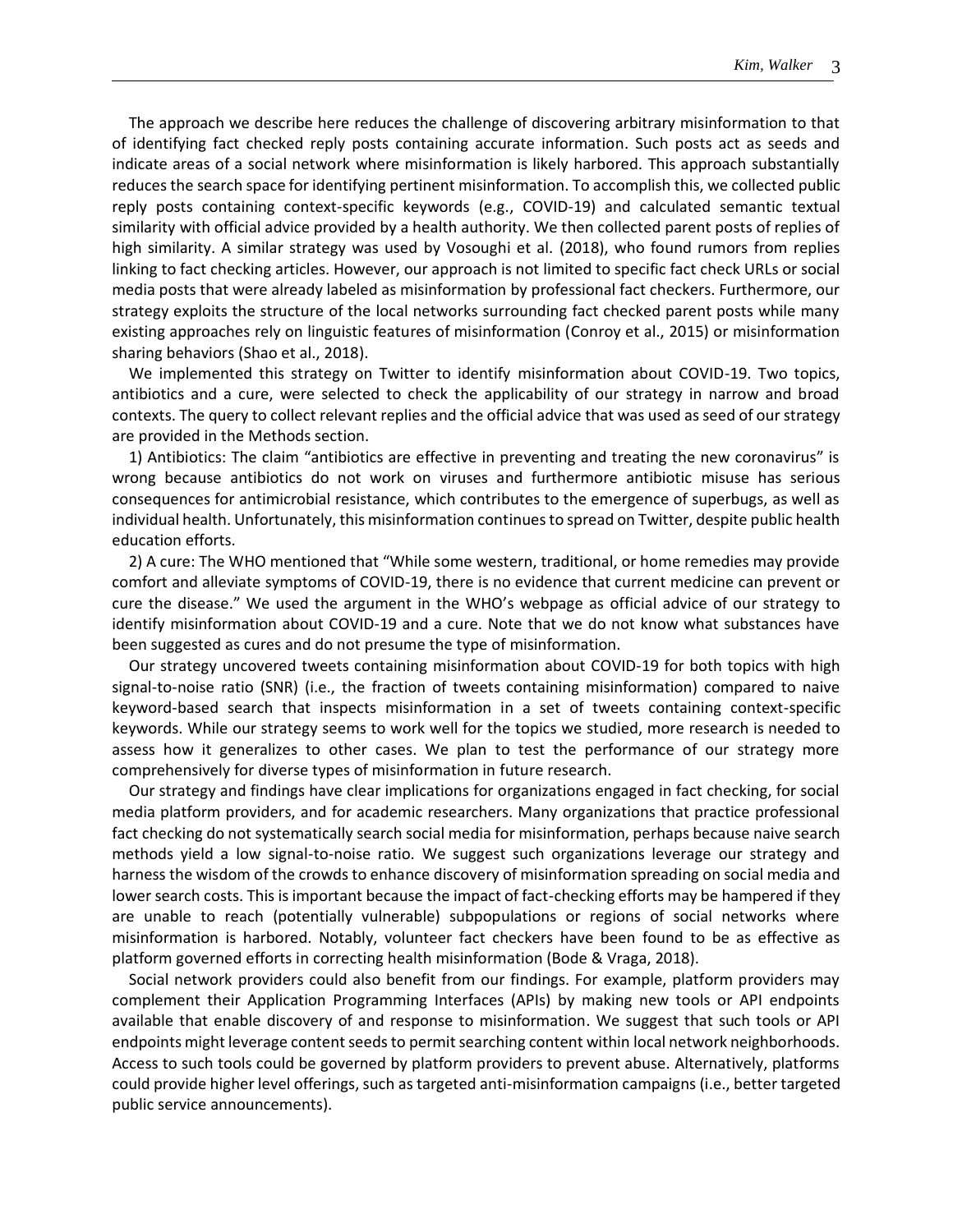Researchers could leverage our strategy to locate and better understand subpopulations where misinformation emerges. Once emerging misinformation has been identified, posting history and demographic information of the subpopulations can be used to infer personal traits (Qiu et al., 2012) associated with the spread of misinformation and to understand how misinformation reaches and negatively affects different groups. In this way our strategy and findings can aid practitioners and policy makers in designing targeted policies that reduce adverse effects of misinformation on society.

# **Findings**

*Finding 1: Misinformation about COVID-19 and antibiotics is classified into one of the following four categories: (1) antibiotics work against COVID-19, (2) antibiotics can treat viral pneumonia caused by COVID-19, (3) people can be resistant to antibiotics, and (4) other wrong claims including conspiracy theories.* 

We identified 58 out of 200 (SNR=0.29) tweets that incorrectly claimed that "antibiotics are effective against COVID-19 and viral infections caused by the new coronavirus." To keep our estimates of the performance of our strategy conservative, we considered tweets containing general misconceptions of antibiotics or those asking medical advice containing incorrect presumptions as *non-misinformation* because they are out of the research scope. Example tweets are listed in Table 1.

| Category | Sample tweet                                                                                                                                                                                                                                                                                   |
|----------|------------------------------------------------------------------------------------------------------------------------------------------------------------------------------------------------------------------------------------------------------------------------------------------------|
|          | Scientists claim antibiotics already on the market can treat coronavirus                                                                                                                                                                                                                       |
| 2        | Corona virus causes Pneumonia. It's the pneumonia and related conditions that kill you. Pneumonia is<br>caused by a bacterial infection. It is treated with antibiotics. Is there enough antibiotics to treat the<br>projected 7 million people who will need it?                              |
|          | #coronavirusus #CoronaVirusUpdates I'm stocking up on food, disposable gloves, N95 masks, and Purell.<br>And I haven't been on antibiotics in 35 years so they will be very effective.                                                                                                         |
| 4        | If everyone took conventional antibiotics (to be safe from this #coronavirus) right now, I have this feeling<br>that the stats would be much lower. First, it would boost the immune system and 2nd would pre kill the<br>bacteria that the virus would feed on. That is the prevention & cure |

*Table 1. A list of identified tweets that contain misinformation about COVID-19 and antibiotics.*

The first piece of misinformation (Category 1) was created by the Daily Mail, which has been rated in the past as an untrustworthy source via crowdsourcing techniques (Pennycook & Rand, 2019). The associated article refers to and misinterprets scientific research with a manipulated figure, resulting in significant misconceptions about the use of antibiotics against COVID-19. The Daily Mail tweeted this piece of misinformation several times. Other tweets that we identified did not originate from a mass media source, but contain what appears to be individually-generated misinformation that reflects a poor understanding of antibiotics. The second piece of misinformation (Category 2) argued that pneumonia caused by the new coronavirus can be treated with antibiotics, which is incorrect as antibiotics are not effective against viral pneumonia. The third piece of misinformation (Category 3) implied that people can become resistant to antibiotics, which is not true. Rather, microbes can develop resistance to antibiotics. The fourth piece of misinformation (Category 4) argued that conventional antibiotics can be used as preventive drugs against COVID-19.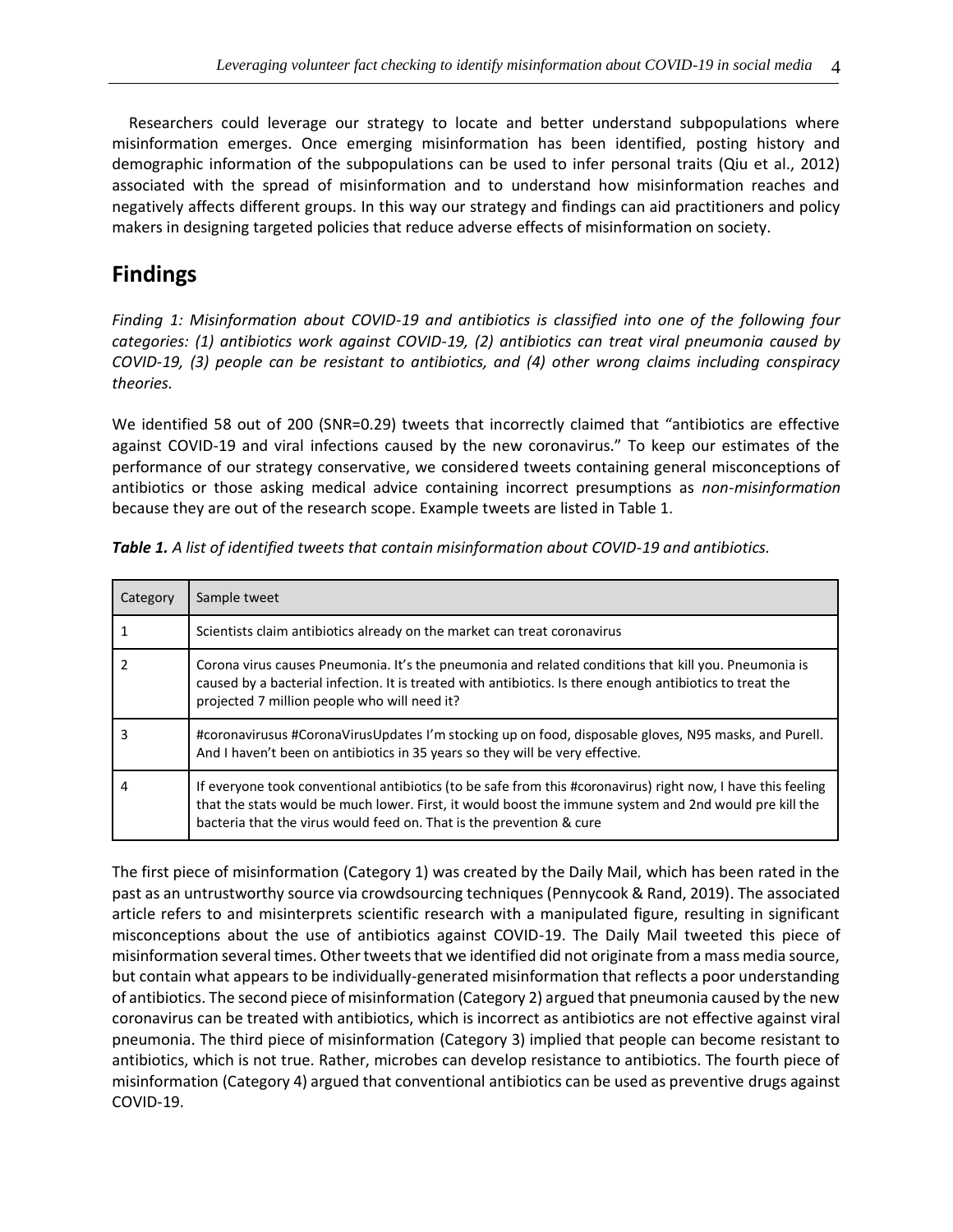*Finding 2: Misinformation about COVID-19 and a cure is classified into one of the following four categories: (1) alternative medicines or remedies are effective against COVID-19, (2) governors banned the prescription of hydroxychloroquine, (3) hydroxychloroquine definitively cures COVID-19, and (4) other wrong claims including conspiracy theories.* 

29 out of 200 (SNR=0.145) tweets that contain misinformation about a cure were identified. Similar to the previous case, we considered tweets asking questions about the effectiveness of medicines or substances against COVID-19 as *non-misinformation* because those tweets do not explicitly contain misinformation of our interest. This classification keeps our estimates of the performance of our strategy conservative. Example tweets are listed in Table 2.

| Category | Sample tweet                                                                                                                                                                                                                                                                         |
|----------|--------------------------------------------------------------------------------------------------------------------------------------------------------------------------------------------------------------------------------------------------------------------------------------|
|          | Sir, We can try some ayurvedic, Siddha, homeopathy medicine to recover the patients. Please sir discuss<br>with some leading ayurvedic, Siddha, homeopathy doctors across our country and take the action soon.<br>Let's fight together and lower our corona counts.                 |
|          | I am considering launching a lawsuit against Governor Sisolak of Nevada for overstepping his executive<br>boundaries and banning the use of Hydroxychloroguine to treat COVID19 patients, even if doctors<br>recommend it. Are there any lawyers that can help with this? Please DM. |
|          | I'M CALLING THIS OVER!!! Clinical trial results WILL prove combination therapy $(H + A)$ eliminates COVID-<br>19! Please continue preventative measures until #POTUS gives all clear. Studies all sorted by early April.<br>Supplies secured and life back to normal by Easter       |
| 4        | reminder that Cuba has an effective treatment for COVID-19 but the US is deluding the public into<br>believing that they are actively searching for a cure/that there isnt one, there is an effective medicine but<br>we have a blockade on Cuba.                                    |

*Table 2. A list of identified tweets that contain misinformation about COVID-19 and a cure.*

The first piece of information (Category 1) advocates for alternative and traditional remedies against COVID-19, none of which has been proven to be effective. Other tweets in this category claimed that Vitamin C and green tea extract can treat COVID-19. The second piece of misinformation (Category 2) argued that the Governor of Nevada banned the prescription of hydroxychloroquine. This misinformation has already been debunked by [PolitiFact](https://www.politifact.com/factchecks/2020/apr/02/facebook-posts/chloroquine-not-banned-michigan-new-york-and-nevad/) which correctly points out that the Governor of Nevada (and New York) restricted unnecessary access to hydroxychloroquine to prevent stockpiling, but did not in any way restrict physicians' use of the drug. The third piece of misinformation (Category 3) showed a strong belief that hydroxychloroquine perfectly cures COVID-19, which is not consistent with evidence, and which also does not acknowledge its side effects, which can be fatal. The effect of hydroxychloroquine is still controversial. The fourth piece of misinformation (Category 4) raises a conspiracy theory that claims that Cuba has an effective medicine that is concealed by the U.S. government. Some other tweets in this last category claimed that a cure for COVID-19 was already developed but not distributed.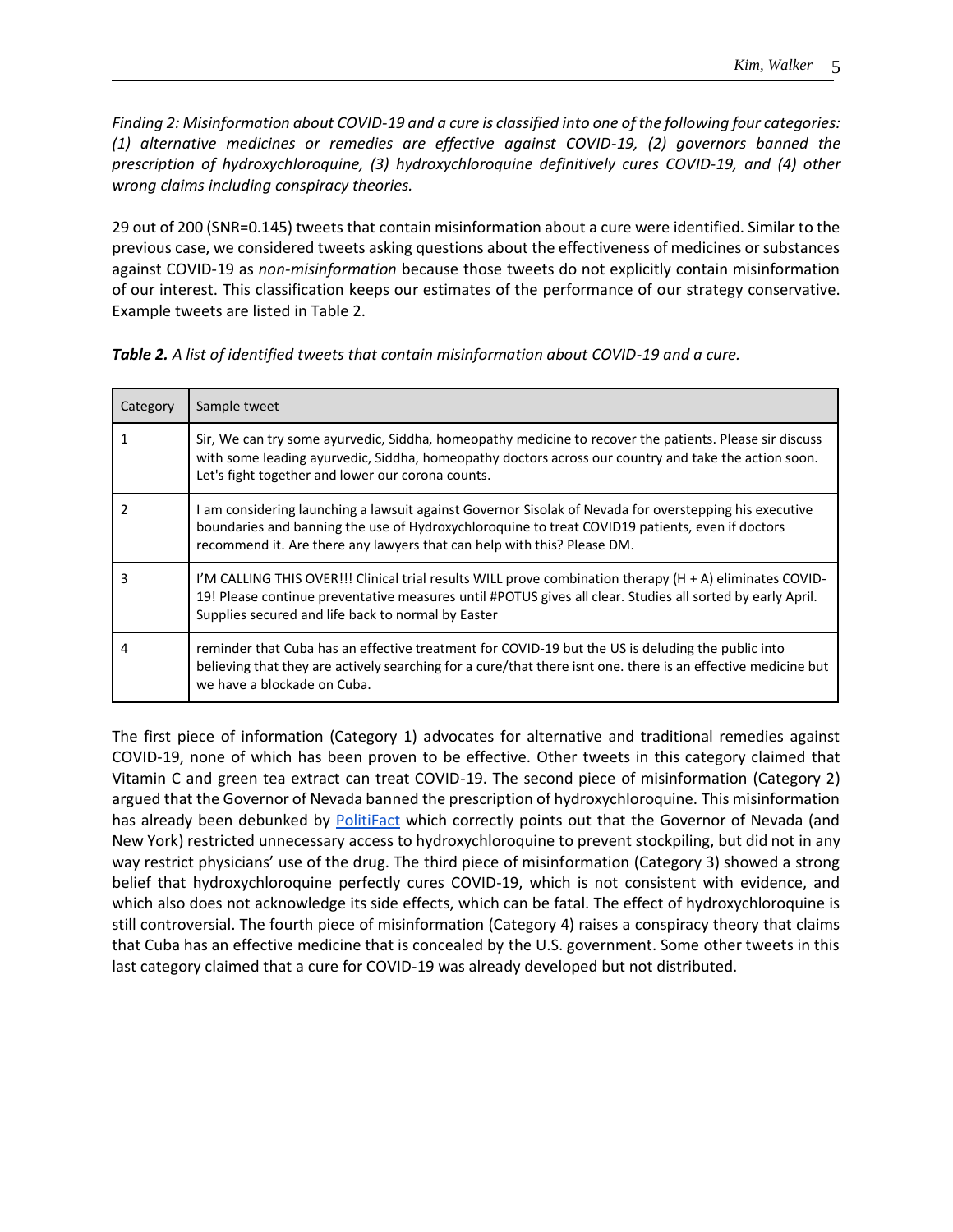*Finding 3: Our strategy is more efficient than keyword-based search in identifying COVID-19 misinformation about antibiotics and a cure. The strategy also shows that misinformation tends to be harbored in the local networks surrounding accounts that posted misinformation.* 

We compared the performance of our approach with that of keyword-based search which examines misinformation in a set of posts containing context-specific keywords. Keyword-based search was implemented by sampling 200 non-reply tweets having context-specific keywords to match the sample size of our strategy. We examined whether these tweets contained misinformation about COVID-19 and the two selected topics, antibiotics and a cure. From keyword-based search, we found 28 tweets containing misinformation about antibiotics (SNR=0.14) and 15 tweets containing misinformation about a cure (SNR=0.075). To evaluate the statistical significance of the SNR difference between our strategy and keyword-based search for both topics, we resampled 100 non-reply tweets from the 200 tweets 10,000 times and obtained the fraction of the resampled sets which return a higher SNR than our strategy (i.e., p-value). We found that our strategy is statistically significant and relatively efficient at discovering misinformation about the selected topics (SNR=0.29 for antibiotics, p-value=0.0001; SNR=0.145 for cure, p-value=0.0066).

Another advantage of our approach is that it identifies pockets in the social network where misinformation resides. It is well known that Individuals tend to form social relationships with those who have characteristics similar to themselves -- i.e., "Birds of a feather flock together", a phenomenon that is commonly referred to as homophily (McPherson et al., 2001). Homophily can affect not only the structure of social networks, such as links between friends and friends of friends (Kossinets & Watts, 2009), but also how individuals are exposed to information generally (Bakshy et al., 2015), specifically for health (Centola & van de Rijt, 2015) and political information (Colleoni et al., 2014; Barberá et al., 2015; Halberstam & Knight, 2016), and can lead to echo chambers that reinforce existing beliefs (Garrett, 2009; Flaxman et al., 2016). If there is homophily in the tendency to spread or harbor misinformation, then upstream (friends) and downstream (followers) peers of accounts who posted tweets that were fact checked should be more likely to contain misinformation. To check whether and to what extent this is true, we investigated tweets about the selected topics in the up- and downstream account timelines and found moderate to high misinformation proportions (Figure 2), suggesting that users are homophilous in their tendency to harbor and spread misinformation, consistent with prior research (Del Vicario et al., 2016). By using fact checked posts as seeds on social networks, we expect to identify more misinformation candidate posts and reconstruct the network backbone of misinformation to reveal vulnerable subpopulations.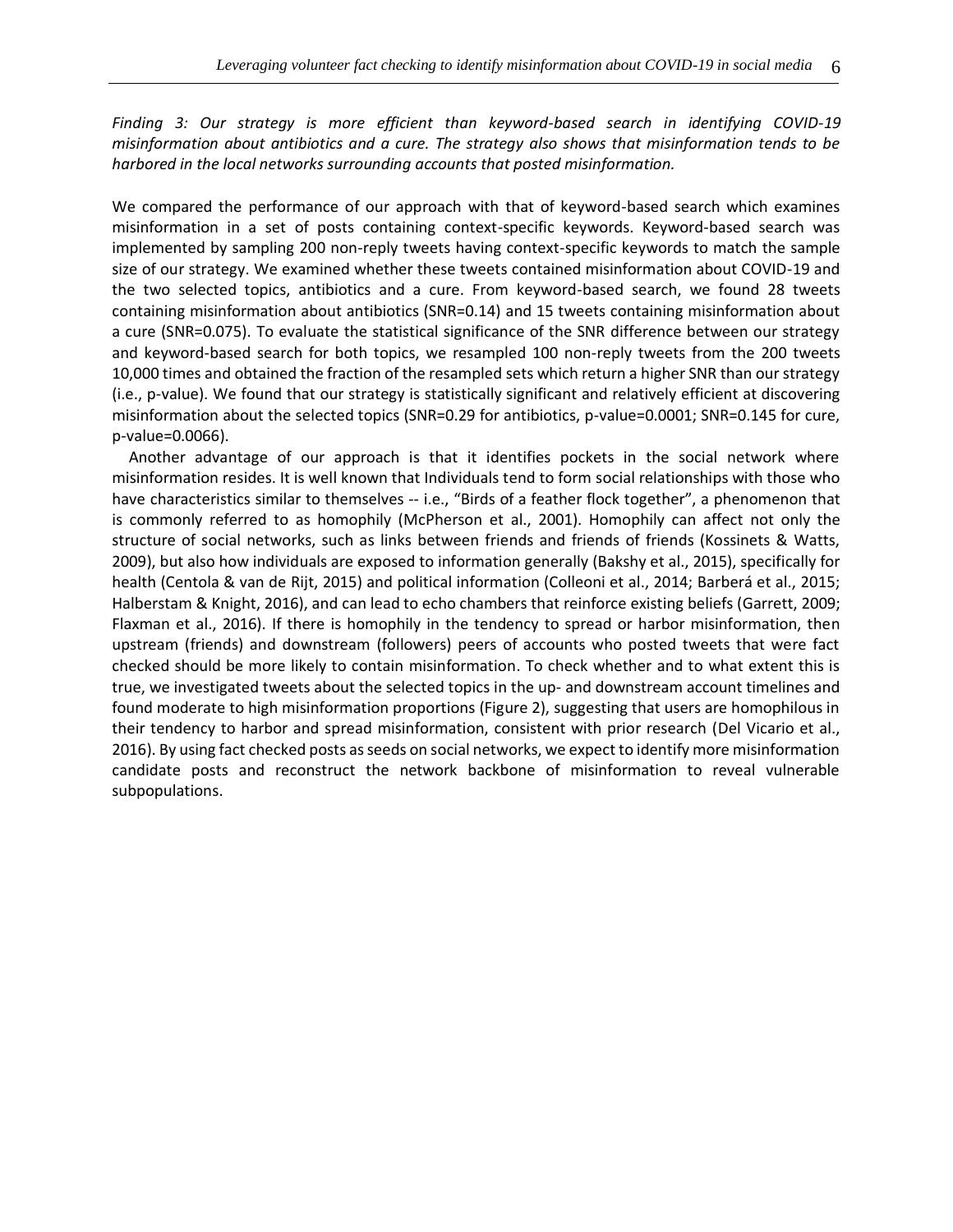

*Figure 2. Signal-to-noise ratio (SNR), which is the fraction of misinformation posts, of our strategy and keyword-based search and in the local networks surrounding accounts that posted misinformation. Our strategy identified more tweets containing COVID-19 misinformation about (a) antibiotics (pvalue=0.0001) and (b) cure (p-value=0.0066) than keyword-based search. From the timelines of friends and followers of the accounts who tweeted misinformation, we observed that misinformation was also present in the upstream (friends) and downstream (followers) peers of the accounts.* 

# **Methods**

We collected 16,383 public tweet replies (in English) related to COVID-19 and antibiotics by querying "(corona OR virus OR coronavirus OR covid19 OR covid-19 OR 2019-ncov OR wuhanvirus OR (wuhan AND virus)) AND (antibiotic OR antibiotics)" in the Twitter search with the search period from January 1 to March 31, 2020. The reason we include the word "virus" in the query is that "virus" in tweet replies can represent the new coronavirus in parent tweets. COVID-19 related keywords in the query were chosen by the authors as they are terms related to the new coronavirus and were searched frequently after the COVID-19 outbreak according to Google Trends. The parent tweets of these tweet replies were collected if they were not self-replies, were written in English, and matched with the query "(corona OR coronavirus OR covid19 OR covid-19 OR 2019-ncov OR wuhanvirus OR (wuhan AND virus)) AND (antibiotic OR antibiotics)" (in order to restrict discourse to the topics of COVID-19 and antibiotics). Note that the word "virus" is not included in this query. This yielded 573 parent-reply tweet pairs (441 unique parents). The official advice of the WHO that we used as a proxy of accurate information is "No, antibiotics do not work against viruses, only bacteria. The new coronavirus (2019-nCoV) is a virus and, therefore, antibiotics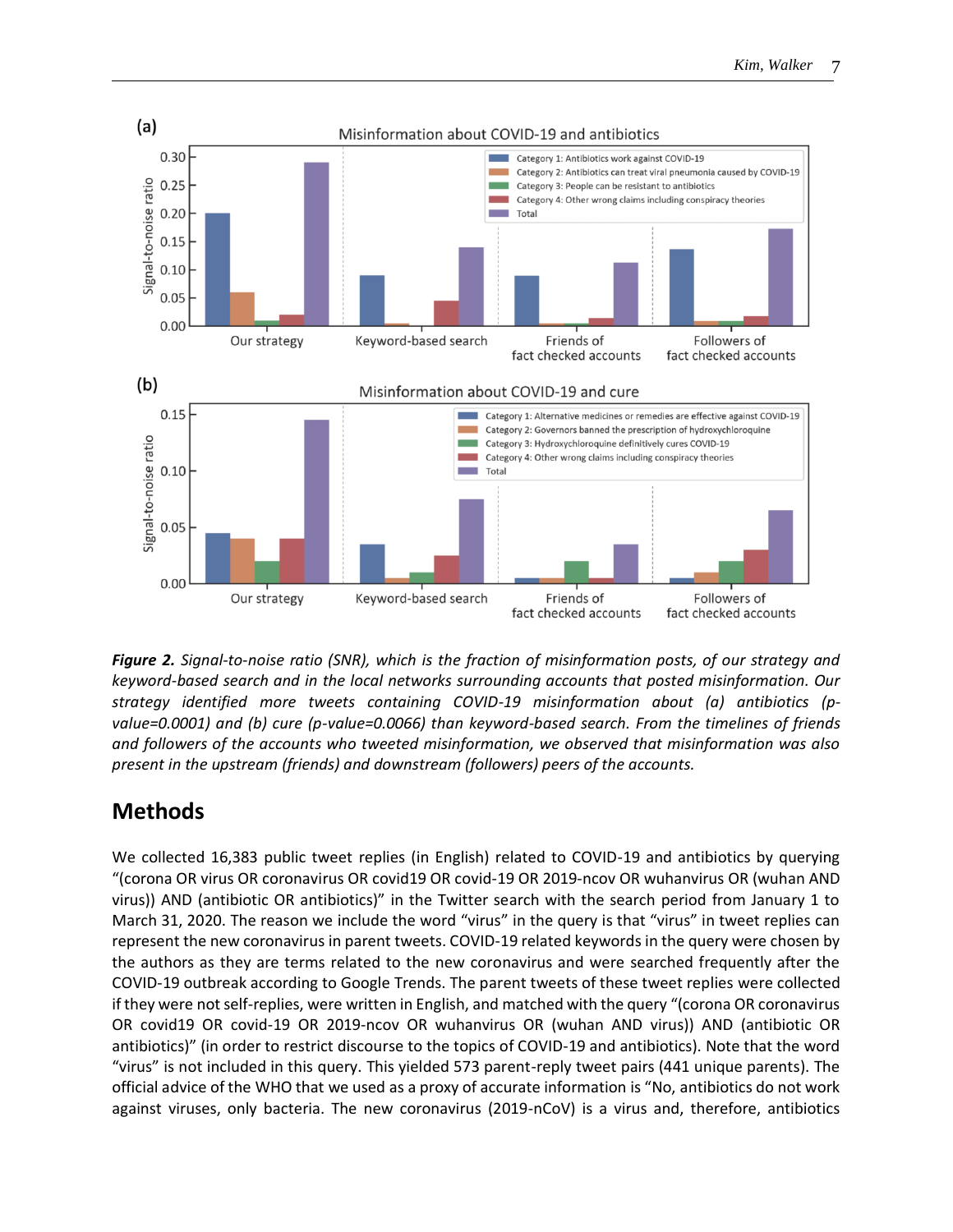should not be used as a means of prevention or treatment. However, if you are hospitalized for the 2019 nCoV, you may receive antibiotics because bacterial co-infection is possible." (retrieved from the official [WHO website\)](https://www.who.int/emergencies/diseases/novel-coronavirus-2019/advice-for-public/myth-busters).

Similarly, to identify misinformation about COVID-19 and a cure, we collected 152,175 public tweet replies (in English) by querying "(corona OR virus OR coronavirus OR covid19 OR covid-19 OR 2019-ncov OR wuhanvirus OR (wuhan AND virus)) AND (medicine OR remedy OR cure OR treatment)" in the Twitter search with the search period from March 16 to March 31, 2020. The parents of these tweet replies were collected if they were not self-replies, were written in English, and satisfied the query "(corona OR coronavirus OR covid19 OR covid-19 OR 2019-ncov OR wuhanvirus OR (wuhan AND virus))." The official advice of the WHO that we used in the strategy is "While some western, traditional or home remedies may provide comfort and alleviate symptoms of COVID-19, there is no evidence that current medicine can prevent or cure the disease." (retrieved from [the official WHO website\)](https://www.who.int/news-room/q-a-detail/q-a-coronaviruses).

To extract tweet replies likely providing accurate information about COVID-19 and the selected topics, we implemented sentence embedding, which can capture the context of text well relative to traditional approaches that rely only on keyword overlap (Camacho-Collados & Pilehvar, 2018). Sentence embeddings project text content onto a low-dimensional space and enable us to quantify the similarity between two arbitrary sentences. Among various sentence embedding models available, we chose "Sentence-BERT", a state-of-the-art model that has been shown to achieve good performance in measuring semantic textual similarity (Reimers & Gurevych, 2019). We used the pretrained model "bertbase-nli-mean-tokens", which is available through [a publicly accessible Python library.](https://github.com/UKPLab/sentence-transformers) Mentions, emojis, and URLs in tweet replies were removed before feeding text into the model. We next calculated the cosine similarity between each reply vector and the vector of the official advice. High cosine similarity indicates that a reply would have similar context to the official advice. We manually examined parent-reply tweet pairs in descending order of cosine similarity until we inspected the first 200 unique parents to determine if they contained misinformation about COVID-19. To capture the extent to which misinformation is found in the local social network region surrounding fact checked parent posts, we fetched the timelines of friends and followers of the accounts who posted misinformation. Due to API constraints and to focus on personal users (who are less likely to be known misinformation spreaders), we selected only the accounts with less than 10,000 friends and less than 10,000 followers. For the topic about antibiotics, 164 out of 54,786 friends and 96 out of 57,712 followers created 214 and 110 topically relevant tweets respectively. For the topic about a cure, 1,163 out of 17,285 friends and 807 out of 26,547 followers created 2,699 and 1,436 topically relevant tweets respectively.

Keyword-based search, an alternative approach to identify misinformation online, was implemented for the selected topics by retrieving 8,769 non-reply tweets about antibiotics (in English; January 1 - March 31, 2020) that satisfy the query "(corona OR coronavirus OR covid19 OR covid-19 OR 2019-ncov OR wuhanvirus OR (wuhan AND virus)) AND (antibiotic OR antibiotics)" and 195,321 non-reply tweets about a cure (in English; March 16 - March 31, 2020) that satisfy the query "(corona OR coronavirus OR covid19 OR covid-19 OR 2019-ncov OR wuhanvirus OR (wuhan AND virus)) AND (medicine OR remedy OR cure OR treatment)". For each topic, we analyzed a random sample of 200 non-reply tweets to determine if they contained misinformation. The sample size of 200 was chosen to ensure that this sample was directly comparable to the sample obtained by our proposed strategy.

### **Limitations**

Our approach is not without its limitations. First, it requires well-defined keywords to obtain a sufficient number of relevant candidate posts and sufficient official advice to minimize the variance of similarity of replies. If official advice or correct topically relevant information is not available or sufficiently substantive, then our strategy could fail to reliably identify the fact checking posts it uses as seeds. Practitioners who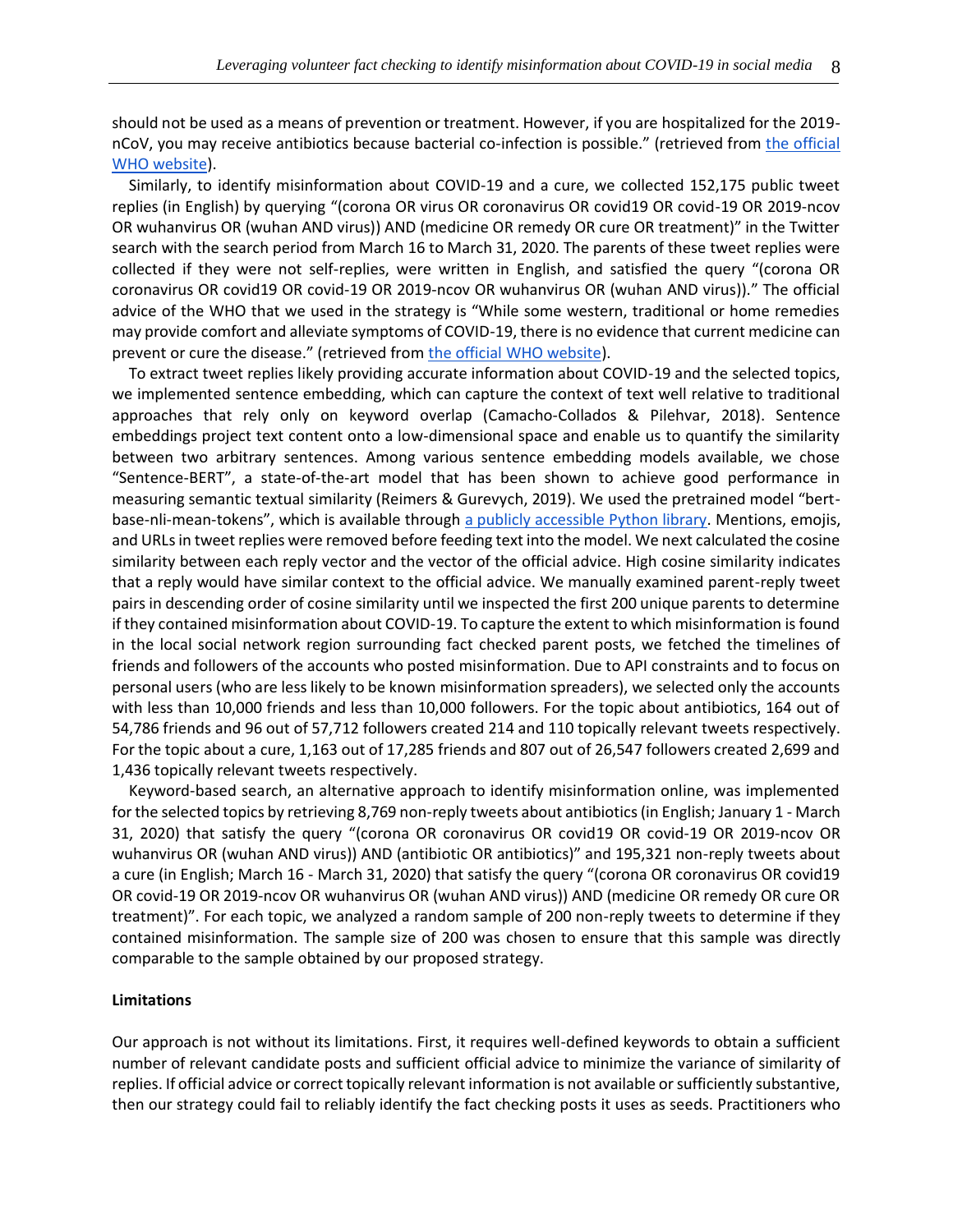want to identify emerging health misinformation with our strategy are recommended to set proper context-specific keywords and official advice. We created [a public repository](https://github.com/hkim07/extract_misinformation_candidate_tweets) with Python scripts to make our strategy available and accessible to readers who seek to identify misinformation for their topic and context of interest.

Second, our strategy does not comprehensively detect all topically relevant emerging misinformation. For example, misinformation that emerges beyond the local network regions where volunteer fact checkers have posted corrections will not directly be discovered. However, our strategy can be employed as part of a larger systematic approach, to amplify the efforts of volunteer fact checkers. In particular, when posts containing misinformation are identified, they may be incorporated into our strategy as new seeds, allowing for the discovery of misinformation in new regions of the social network.

Finally, we have not comprehensively evaluated the generalizability of our strategy to all contexts and topics of emerging misinformation. More research is warranted to determine when, under what circumstances, and to what extent it is more effective at discovering emerging misinformation than alternative approaches.

### **Bibliography**

- Bakshy, E., Messing, S., & Adamic, L. A. (2015). Exposure to ideologically diverse news and opinion on Facebook. *Science*, 348(6239), 1130-1132.
- Barberá, P., Jost, J. T., Nagler, J., Tucker, J. A., & Bonneau, R. (2015). Tweeting from left to right: Is online political communication more than an echo chamber?. *Psychological Science*, 26(10), 1531-1542.
- Bode, L., & Vraga, E. K. (2018). See something, say something: Correction of global health misinformation on social media. *Health Communication*, 33(9), 1131-1140.
- Camacho-Collados, J., & Pilehvar, M. T. (2018). From word to sense embeddings: A survey on vector representations of meaning. *Journal of Artificial Intelligence Research*, 63, 743-788.
- Centola, D., & van de Rijt, A. (2015). Choosing your network: Social preferences in an online health community. *Social Science & Medicine*, 125, 19-31.
- Colleoni, E., Rozza, A., & Arvidsson, A. (2014). Echo chamber or public sphere? Predicting political orientation and measuring political homophily in Twitter using big data. *Journal of Communication*, 64(2), 317-332.
- Conroy, N. J., Rubin, V. L., & Chen, Y. (2015). Automatic deception detection: Methods for finding fake news. *Proceedings of the Association for Information Science and Technology*, 52(1), 1-4.
- Chou, W. Y. S., Oh, A., & Klein, W. M. (2018). Addressing health-related misinformation on social media. *JAMA*, *320*(23), 2417-2418.
- Del Vicario, M., Bessi, A., Zollo, F., Petroni, F., Scala, A., Caldarelli, G., Stanley, H. E., & Quattrociocchi, W. (2016). The spreading of misinformation online. *Proceedings of the National Academy of Sciences*, 113(3), 554-559.
- Dhoju, S., Main Uddin Rony, M., Ashad Kabir, M., & Hassan, N. (2019, May). Differences in health news from reliable and unreliable media. In *Companion Proceedings of The 2019 World Wide Web Conference* (pp. 981-987).
- Flaxman, S., Goel, S., & Rao, J. M. (2016). Filter bubbles, echo chambers, and online news consumption. *Public Opinion Quarterly*, 80(S1), 298-320.
- Garrett, R. K. (2009). Echo chambers online?: Politically motivated selective exposure among Internet news users. *Journal of Computer-Mediated Communication*, 14(2), 265-285.
- Ghenai, A., & Mejova, Y. (2018). Fake cures: user-centric modeling of health misinformation in social media. *Proceedings of the ACM on Human-Computer Interaction*, 2(CSCW), 1-20.